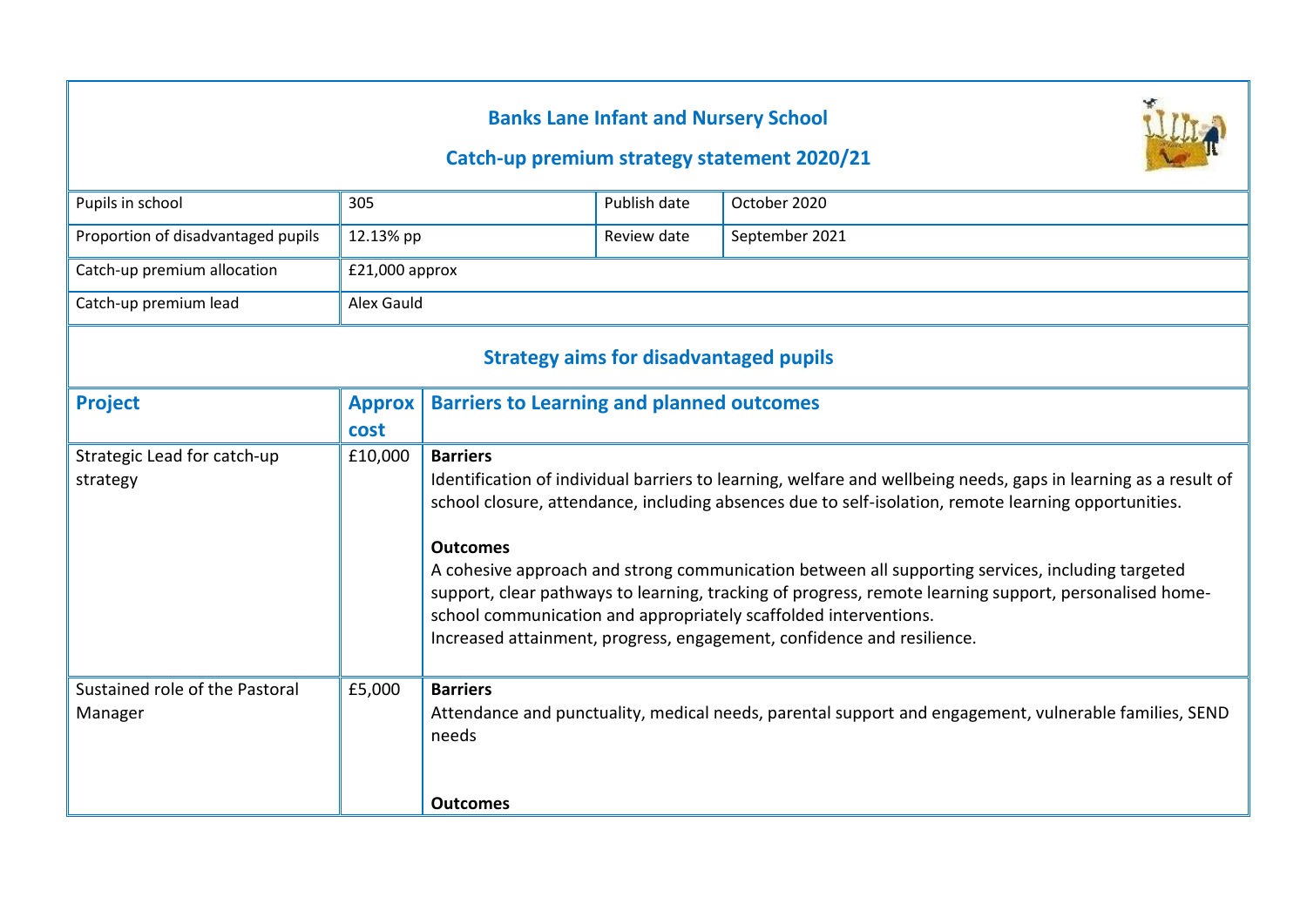|        | Cohesive approach for safeguarding and SEND, Early intervention, family support, management of medical     |  |  |
|--------|------------------------------------------------------------------------------------------------------------|--|--|
|        | needs, improved attendance and punctuality, outreach work and liaison with agencies, including Team        |  |  |
|        | around the School, raised confidence, increased engagement, progress and attainment.                       |  |  |
| £3,000 | <b>Barriers</b>                                                                                            |  |  |
|        | Limited quality reading experiences during lockdown, gaps in Phonics knowledge, comprehension,             |  |  |
|        | <b>Outcomes</b>                                                                                            |  |  |
|        | Structured resources to address identified gaps in Phonic knowledge, re-engagement with quality reading    |  |  |
|        | resources                                                                                                  |  |  |
|        | Improved motivation and Increased chances of attaining age appropriate expectations in literacy            |  |  |
| £1,346 | <b>Barriers</b>                                                                                            |  |  |
|        | Identified through Seesaw data (access and engagement) parental survey (access issues, independence,       |  |  |
|        | parental support, parents working from home, use of equipment, shared devices, home-school                 |  |  |
|        | communication, remote learning for self-isolators                                                          |  |  |
|        | <b>Outcomes</b>                                                                                            |  |  |
|        | Structured approach across school for to age appropriate Remote Learning, personalised high quality        |  |  |
|        | feedback and improved communication                                                                        |  |  |
| £3,000 | <b>Barriers</b>                                                                                            |  |  |
|        | Identified by PP Champion & Pastoral Manager and informed by teachers, wellbeing assessment, Learning      |  |  |
|        | Support Services, parents and a range of services such as social care and the School Nursing Service.      |  |  |
|        | Attendance, punctuality, maths, phonics, reading and homework, attitudes to learning.                      |  |  |
|        | Additional TA time allows TAs to address underlying issues and follow up on SL / PM advice outside the     |  |  |
|        | normal school day to prevent pupils from missing whole class teaching sessions.                            |  |  |
|        |                                                                                                            |  |  |
|        | <b>Outcomes</b>                                                                                            |  |  |
|        | Increased attendance, progress, attainment, self-regulation, resilience and positive attitudes to learning |  |  |
|        |                                                                                                            |  |  |
|        |                                                                                                            |  |  |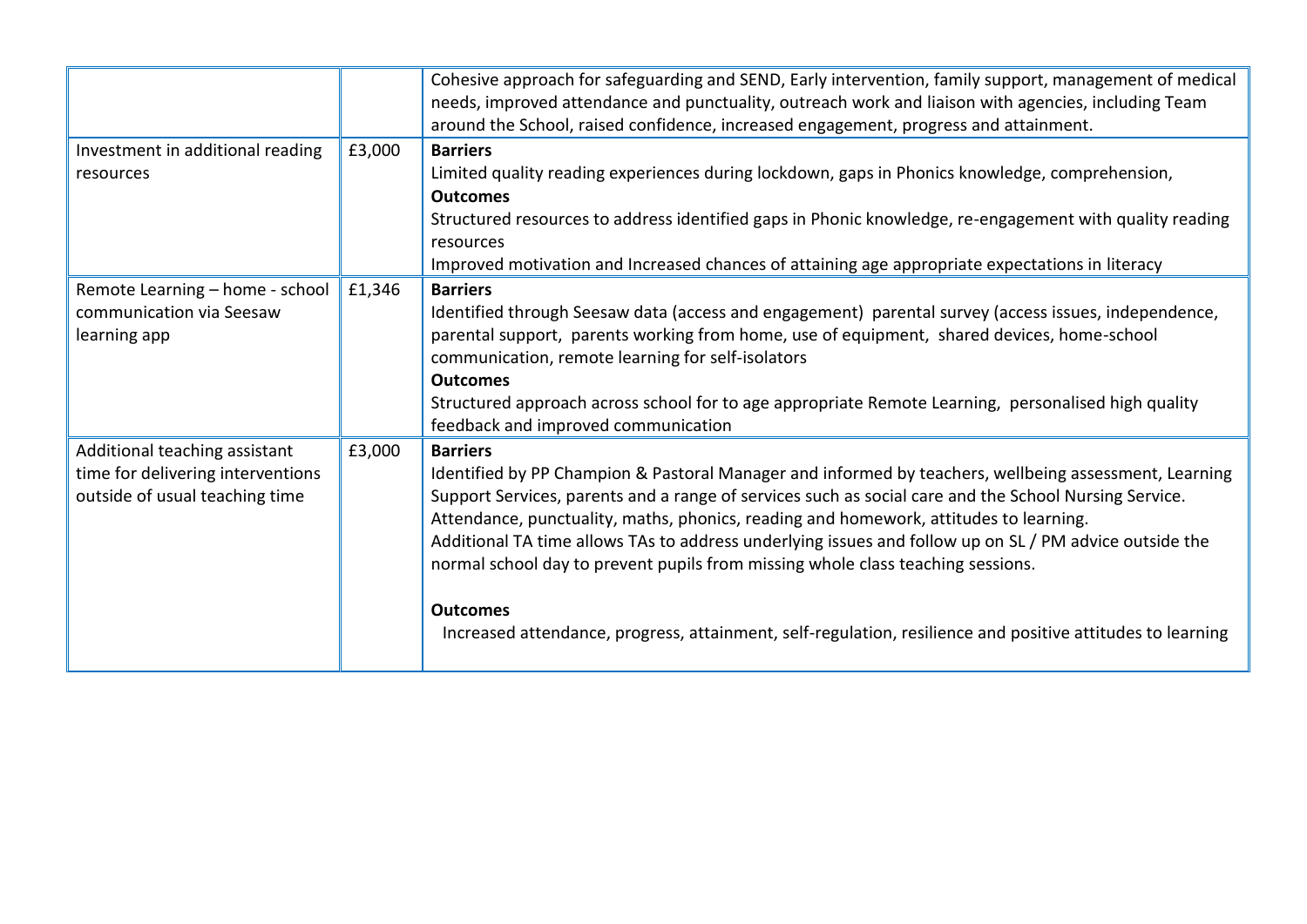# **EEF GUIDE TO SUPPORTING SCHOOL PLANNING (2020-21) – TIERED MODEL FOR COVID RECOVERY PLAN**



#### Banks Lane Infant and Nursery School

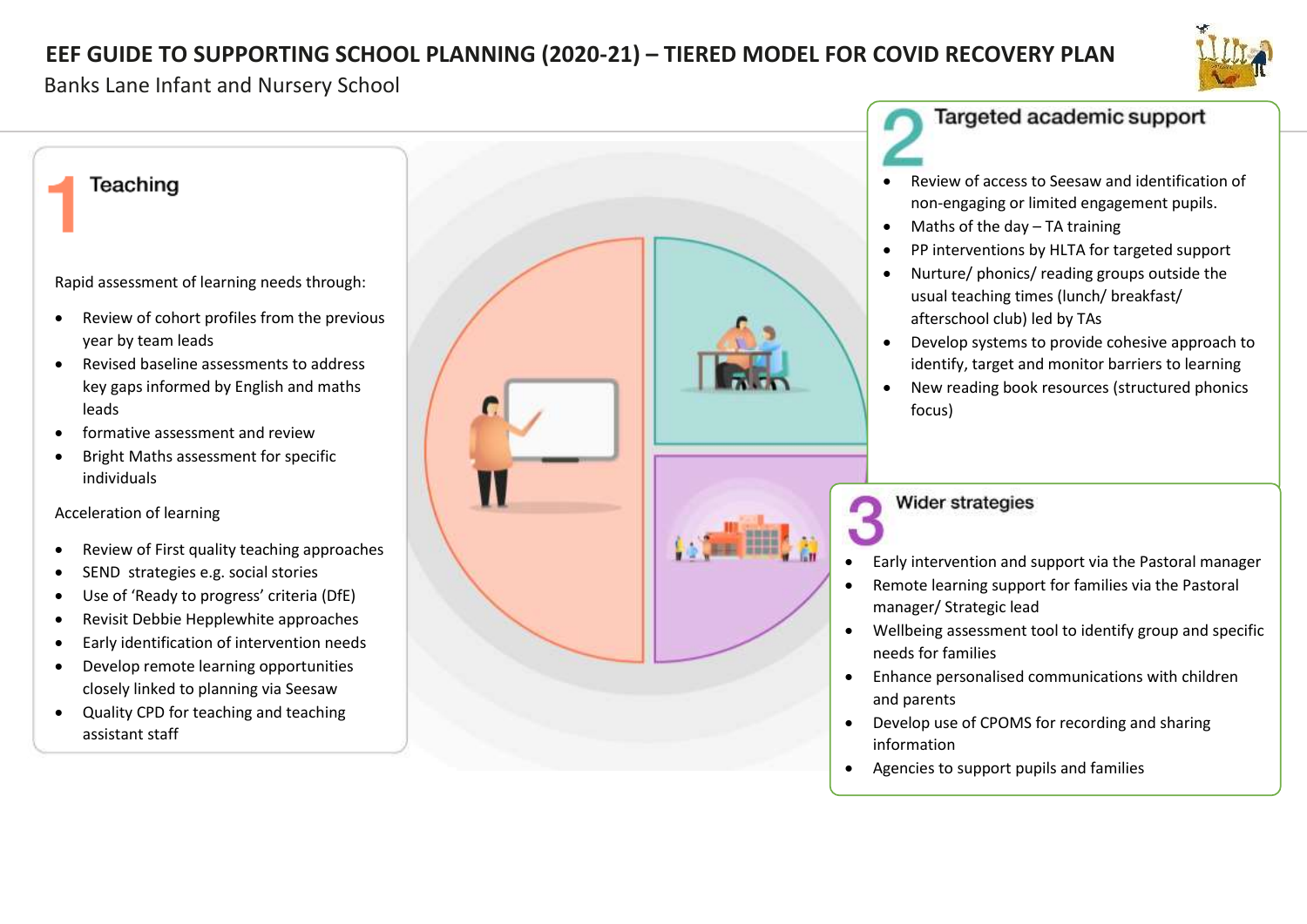### **Banks Lane Infant and Nursery School**

### **SCHOOL PLANNING (2020-21) – TIERED MODEL for Covid recovery funding 2020/21**



# **Catch-up barriers identified through assessment – formal and informal**

| <b>IN-SCHOOL BARRIERS</b>                                                        | <b>EXTERNAL BARRIERS</b>                                                       |  |
|----------------------------------------------------------------------------------|--------------------------------------------------------------------------------|--|
| Pupils away from school for 6 months with varying experiences of remote learning | Parents report struggles with attitudes to learning/ behaviour during lockdown |  |
| Limited quality reading experiences during lockdown                              | Lack of opportunities to widen learning experiences outside of school          |  |
| Phonic skills - many pupils displaying gaps in knowledge                         | Many parents reported and received support with food and finance information   |  |
| Emotional behaviour and expectations                                             | throughout lockdown                                                            |  |
| Low independence and self regulation                                             | Use of shared devices limiting access to remote learning                       |  |
| Delayed speech and language development                                          |                                                                                |  |
| Maths - retention of basic skills                                                |                                                                                |  |
| Limited physical activity/ opportunities                                         |                                                                                |  |

| <b>TEACHING</b>                                                                                                        |           |                                                                                                           |                                                                                                                                          |                                                                                                                                                 |
|------------------------------------------------------------------------------------------------------------------------|-----------|-----------------------------------------------------------------------------------------------------------|------------------------------------------------------------------------------------------------------------------------------------------|-------------------------------------------------------------------------------------------------------------------------------------------------|
| <b>Activity</b>                                                                                                        | Cost      | <b>Desired outcome</b>                                                                                    | <b>Supporting evidence</b>                                                                                                               | <b>Responsibility/ Review date</b>                                                                                                              |
| Rapid assessment of learning<br>needs through:<br>Review of cohort profiles<br>from the previous year by<br>team leads | In budget | To review existing barriers to learning<br>(pre-lockdown)                                                 | Team reviews<br>Summary of targets based on<br>Spring term reviews                                                                       | <b>Headteacher and Team Leads</b><br>discuss findings and next steps.<br><b>Summer Term</b>                                                     |
| Revised baseline<br>assessments to address<br>key gaps informed by<br>English and maths leads                          | In budget | To provide a thorough baseline of all<br>pupils abilities and highlight gaps which<br>need closing.       | Any gaps identified through<br>$\bullet$<br>baselines for specific individuals<br>Bright Maths assessment for<br>specific individuals    | Headteacher and Team Leads<br>discuss findings and next steps.<br><b>Autumn Term</b>                                                            |
| Acceleration of learning<br>through:<br>Review of First quality<br>teaching approaches                                 | In budget | All pupils to receive quality teaching to<br>ensure new learning and catch-up on any<br>gaps in learning. | Normal monitoring cycle of<br>teaching and performance<br>management<br>Pupil progress meetings - review<br>of gaps and paths to success | <b>Monitoring PM</b><br>٠<br>Monitoring of work - weekly<br>book looks<br>PM/SL meet with TAs<br>concerning interventions and<br>pupil progress |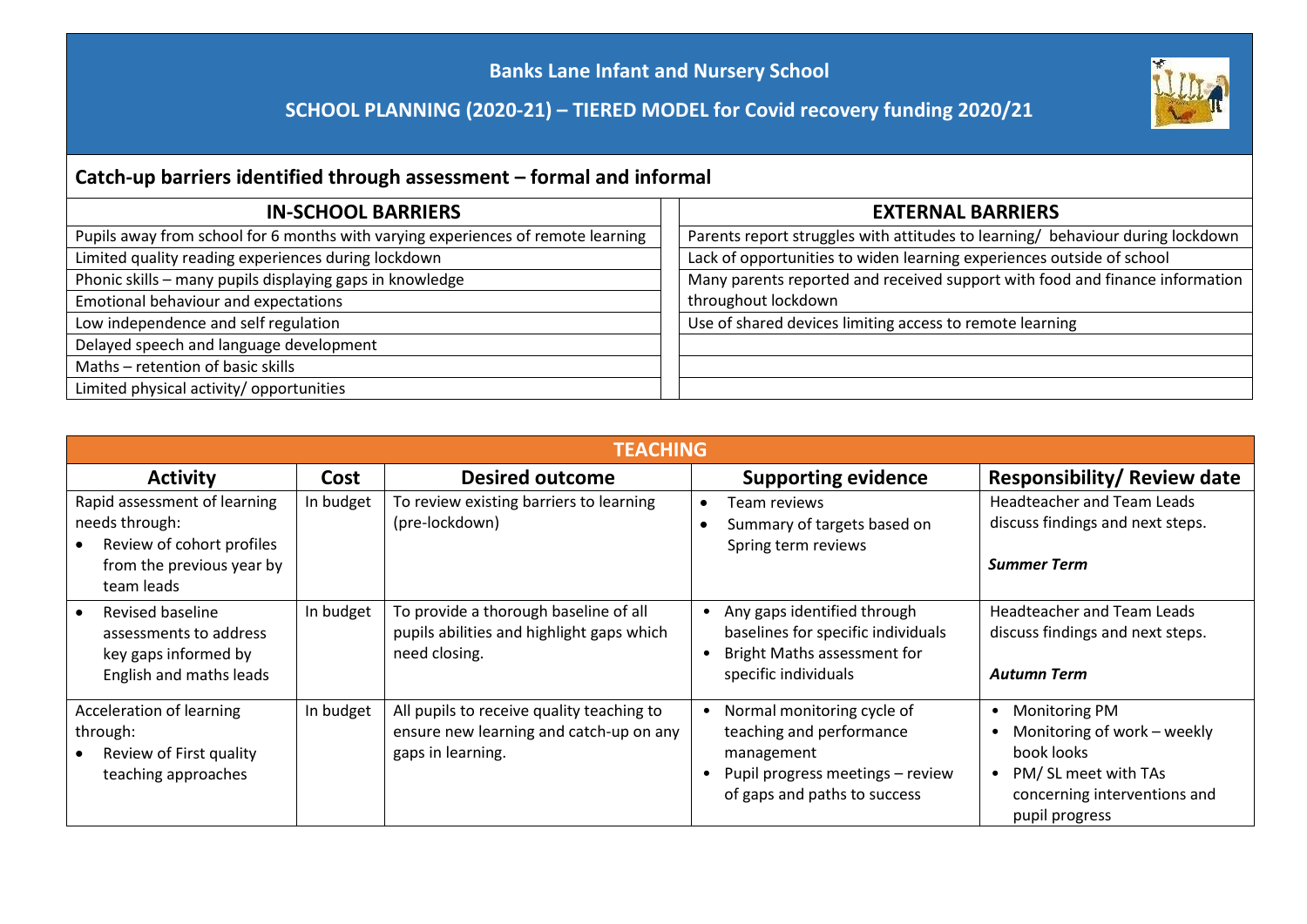|                                                                                                         |                 |                                                                                                                                                                                 |                                                                                                                                      | <b>Autumn Term - ongoing</b>                                                                                      |
|---------------------------------------------------------------------------------------------------------|-----------------|---------------------------------------------------------------------------------------------------------------------------------------------------------------------------------|--------------------------------------------------------------------------------------------------------------------------------------|-------------------------------------------------------------------------------------------------------------------|
| Use of metacognition and<br>growth mind set<br>strategies                                               | In budget       | Pupils begin to understand their thought<br>processes and motivate themselves to<br>engage in, and improve their learning                                                       | Revisit resources and training on<br>metacognition & Self-regulated<br>learning<br>EEF evidence to support accelerated<br>progress   | Headteacher and Team leads to<br>ensure implementation<br><b>Autumn Term - ongoing</b>                            |
| Use of 'Ready to progress'<br>criteria (DfE) to ensure<br>early identification of<br>intervention needs | In budget       | Assessment materials used to identify<br>gaps and create pathways for learning                                                                                                  | Teacher assessments<br>Maths book looks by Maths lead                                                                                | Headteacher, Maths lead and Team<br>Leads to monitor<br><b>Autumn Term - ongoing</b>                              |
| <b>Revisit Debbie</b><br>Hepplewhite approaches                                                         | $\ln$<br>budget | Revisit DH approach using focused (core)<br>phonics knowledge and practice<br>introduced incrementally (systematically)                                                         | Revision and development of previous<br>training in order to support<br>accelerated progress                                         | Head and English Lead to review<br>baseline findings and ensure<br>implementation<br><b>Autumn Term - ongoing</b> |
| Develop remote learning<br>opportunities to embed<br>prior learning                                     | £1,346          | Develop use of the Seesaw learning app<br>to focus on independent practice (with<br>prompts and key words) in line with<br>curriculum planning and remote learning<br>provision | Team planning adapted to include<br>Remote learning opportunities to<br>engage the learner<br>Establishment of routines / procedures | Headteacher, Team leads,<br>Curriculum leads<br><b>Autumn Term - ongoing</b>                                      |
| Quality CPD for teaching<br>and teaching assistant<br>staff                                             | In budget       | Training on interventions to ensure<br>understanding and requirements for<br>progression                                                                                        | Curriculum leadership<br>Mental Health and metacognition<br>Self-regulated learning<br>Change 4 life training                        | Headteacher, English, Maths and PE<br>leads to monitor implementation<br><b>Autumn Term - ongoing</b>             |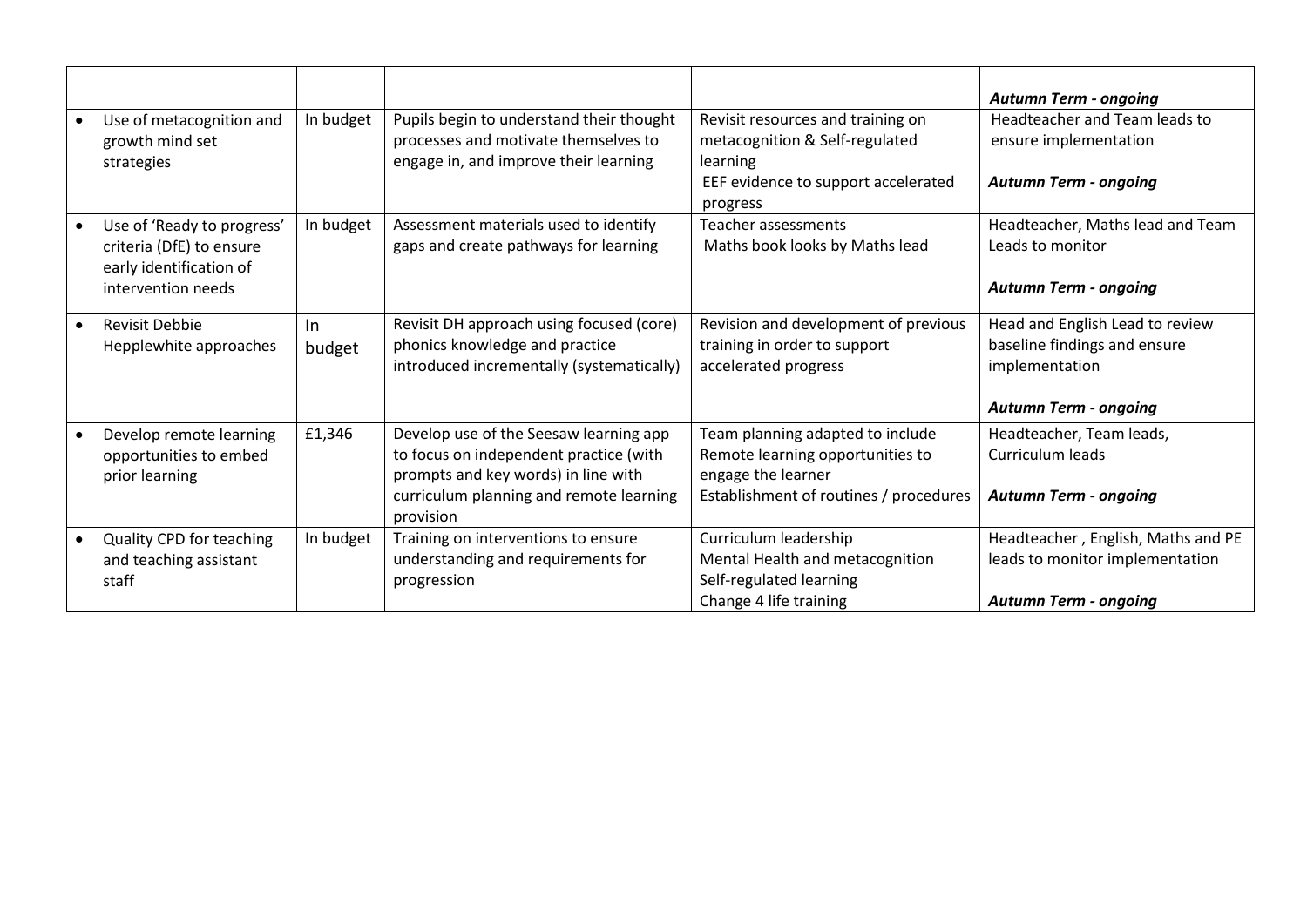| <b>TARGETED ACADEMIC SUPPORT</b>                                                                                              |           |                                                                                                                                                                                                                                               |                                                                                                                                                                                                                                        |                                                                                             |  |
|-------------------------------------------------------------------------------------------------------------------------------|-----------|-----------------------------------------------------------------------------------------------------------------------------------------------------------------------------------------------------------------------------------------------|----------------------------------------------------------------------------------------------------------------------------------------------------------------------------------------------------------------------------------------|---------------------------------------------------------------------------------------------|--|
| <b>Activity</b>                                                                                                               | Cost      | <b>Desired outcome</b>                                                                                                                                                                                                                        | <b>Supporting evidence</b>                                                                                                                                                                                                             | <b>Responsibility/ Review date</b>                                                          |  |
| Develop systems to<br>provide cohesive<br>approach to identify,<br>target and monitor<br>barriers to learning                 | £10,000   | A cohesive approach and strong<br>communication between all supporting<br>services, including targeted support, clear<br>pathways to learning, tracking of<br>progress, remote learning support,<br>personalised home-school<br>communication | Seesaw reports - identification of non-<br>engaging or limited engagement<br>pupils.<br>Use of Sims to establish intervention<br>groups and monitor progress<br>Blis Covid Tracker - monitoring Self-<br>isolators and Remote learners | Headteacher and Strategic lead<br>Autumn term - ongoing                                     |  |
| Targeted interventions by<br>HLTA and TAs for support<br>(dependent on return of<br>Staff - PPA needs)                        | In budget | Accelerated progress for pupils who have<br>been identified by baseline as needing<br>extra support via appropriately<br>scaffolded interventions.                                                                                            | EEF research shows that pupils can<br>achieve accelerated progress with<br>good quality, targeted interventions                                                                                                                        | Strategic lead to meet with regularly<br>with TAs<br>Autumn term - ongoing                  |  |
| Nurture/ phonics/ reading<br>groups outside the usual<br>teaching times (lunch/<br>breakfast/ afterschool<br>club) led by TAs | £3,000    | Develop pupil confidence and<br>independence, motor skills, phonic and<br>reading skills whilst encouraging<br>motivation and participation.                                                                                                  | Attendance data<br>Progress in phonics<br>Improved motor skills<br>Improved independence<br>Use of SEND strategies e.g. social<br>stories to guide children to learn how<br>to react in a certain situation                            | Head and Strategic lead to identify<br>pupils and monitor progress<br>Autumn term - ongoing |  |
| Maths of the day - TA<br>training                                                                                             |           | TAs to receive training on interventions<br>to ensure understanding for<br>requirements and progress                                                                                                                                          | Techniques used by TAs<br>Understanding and                                                                                                                                                                                            | Headteacher, Team leads and Maths<br>lead to monitor progress<br>Autumn term - ongoing      |  |
| New reading book<br>resources                                                                                                 | £2,358    | Pupils need good quality reading books<br>with targeted phonics focus                                                                                                                                                                         | Quality resources improve motivation/<br>engagement and increase chance of<br>attaining ARE                                                                                                                                            | English lead to audit and monitor<br>resources<br>Autumn term - ongoing                     |  |